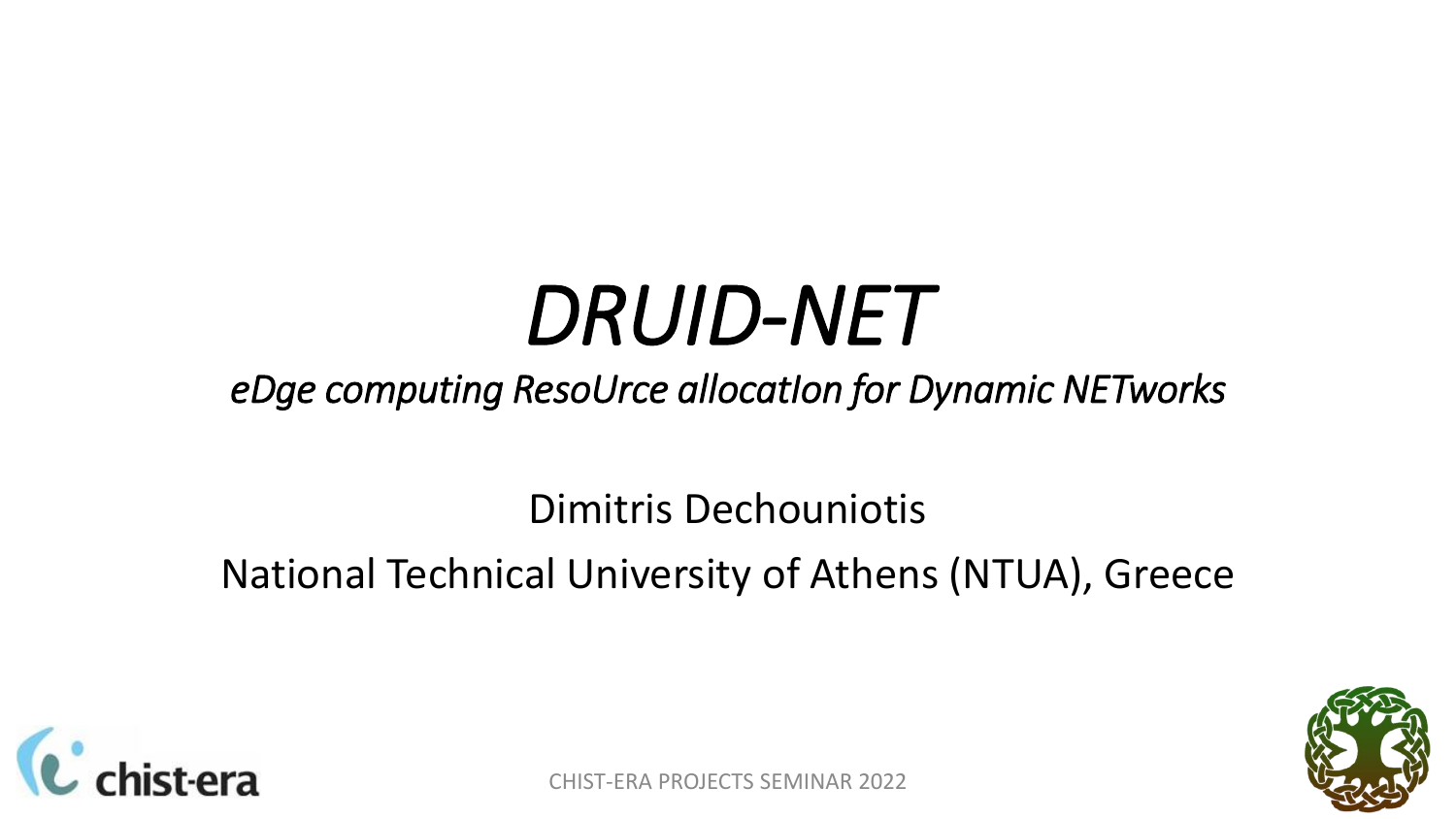### DRUID-NET Consortium

- National Technical University of Athens, Greece
- Queen's University Belfast, Northern Ireland, UK
- Institut national de recherche en informatique et en automatique (Inria) Lille , France
- Université catholique de Louvain, Belgium
- École de technologie supérieure (ETS), Montreal, Canada



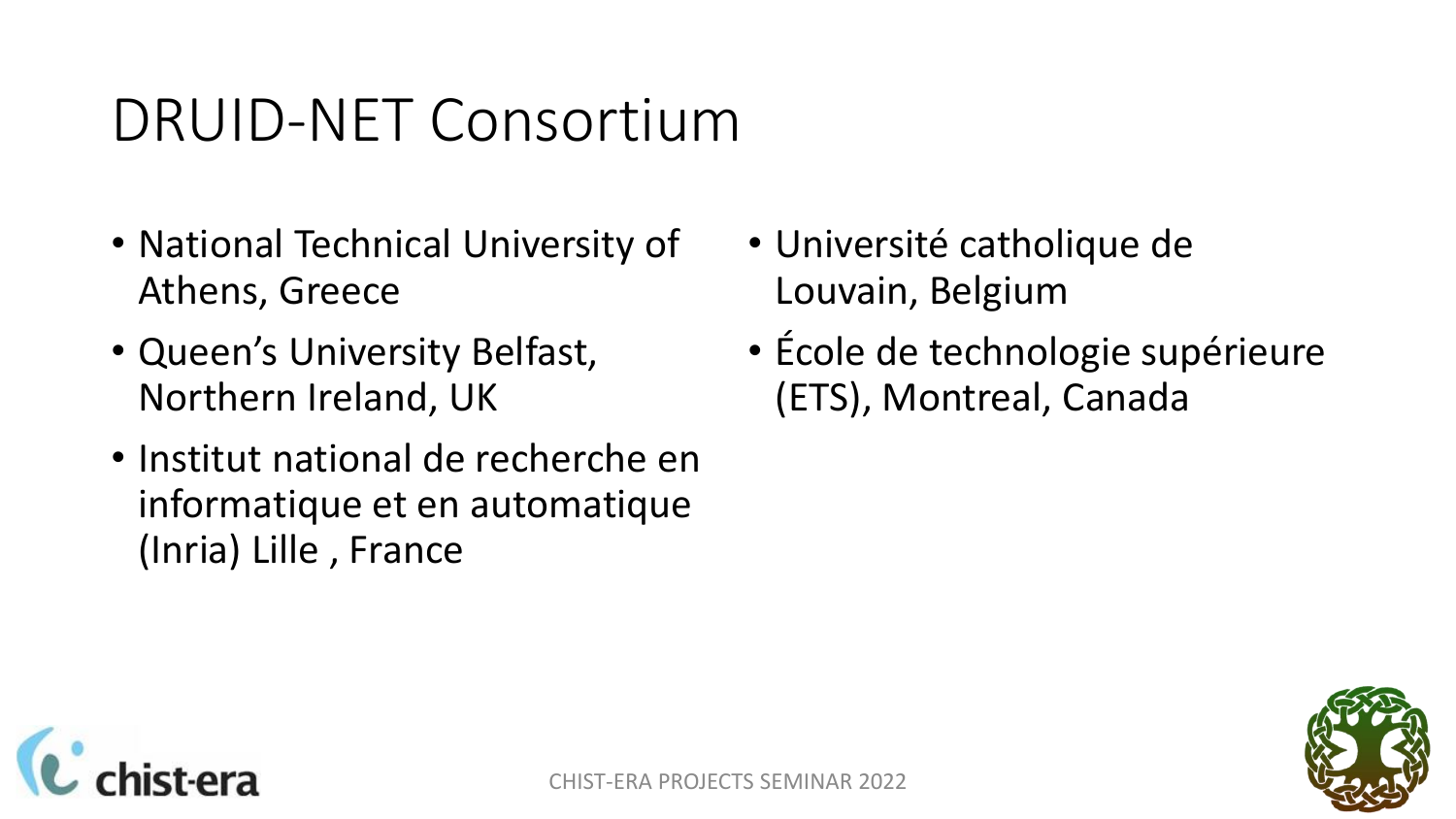### Scientific Background

- IoT-based applications and Cyber-Physical Systems
	- Interplay between end-devices, sensors and actuators
	- Limited energy and computing capacity of local nodes
	- Time and mission constraints
- Edge Computing
	- Low network latency
	- Virtualization
	- Limited computing resources
	- Dynamic Resource Allocation



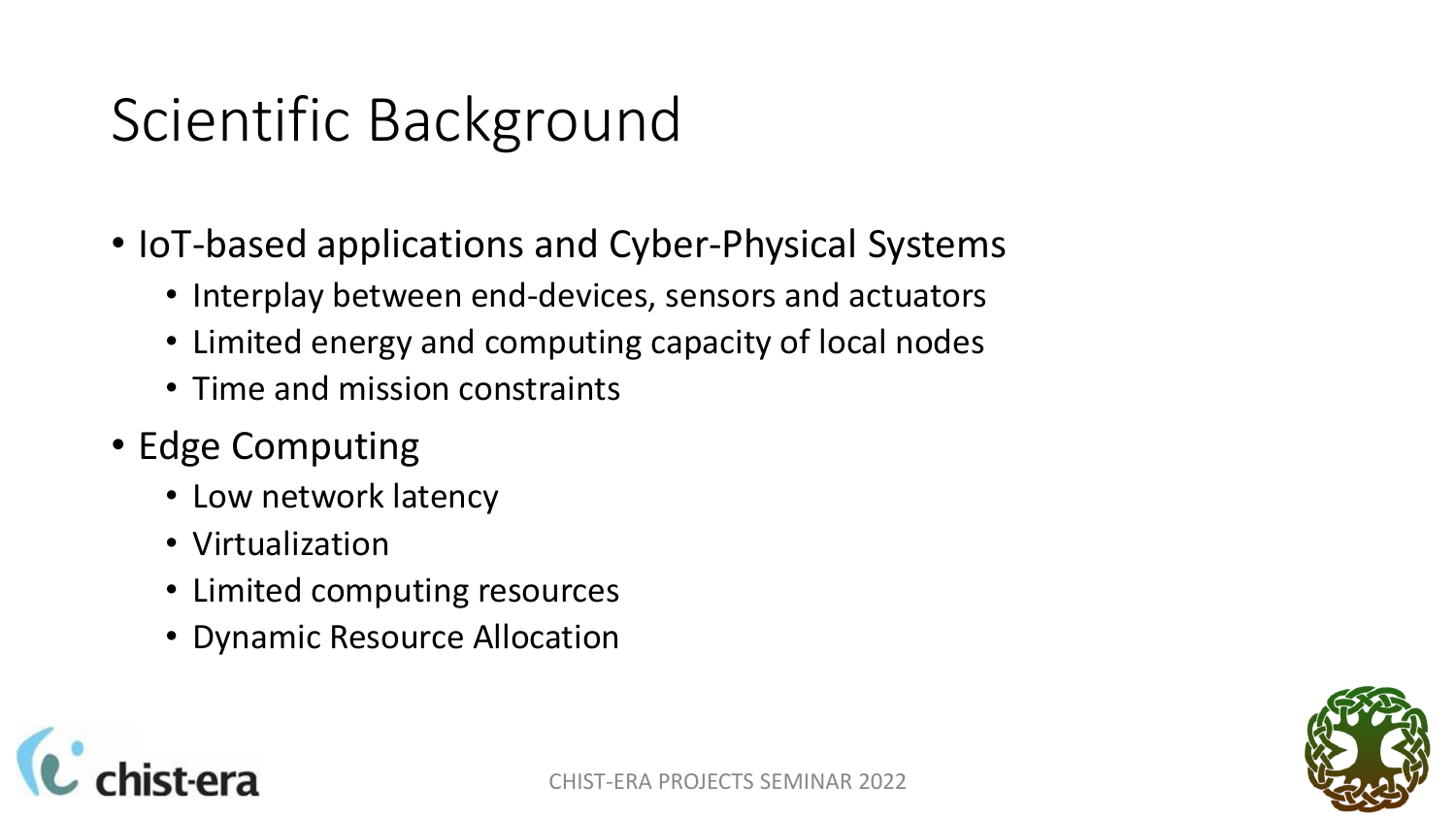## DRUID-NET Key Challenges

- Workload Estimation
	- Types of devices
	- Characteristics of network traffic
	- User's mobility behavior
- Application Performance Modeling
	- Mapping of QoS metrics to computing resources
	- Resource heterogeneity
- Resource Allocation
	- Resource Scheduling & Scaling
	- Task Offloading
	- Application Migration
	- Co-design with CPS control algorithms

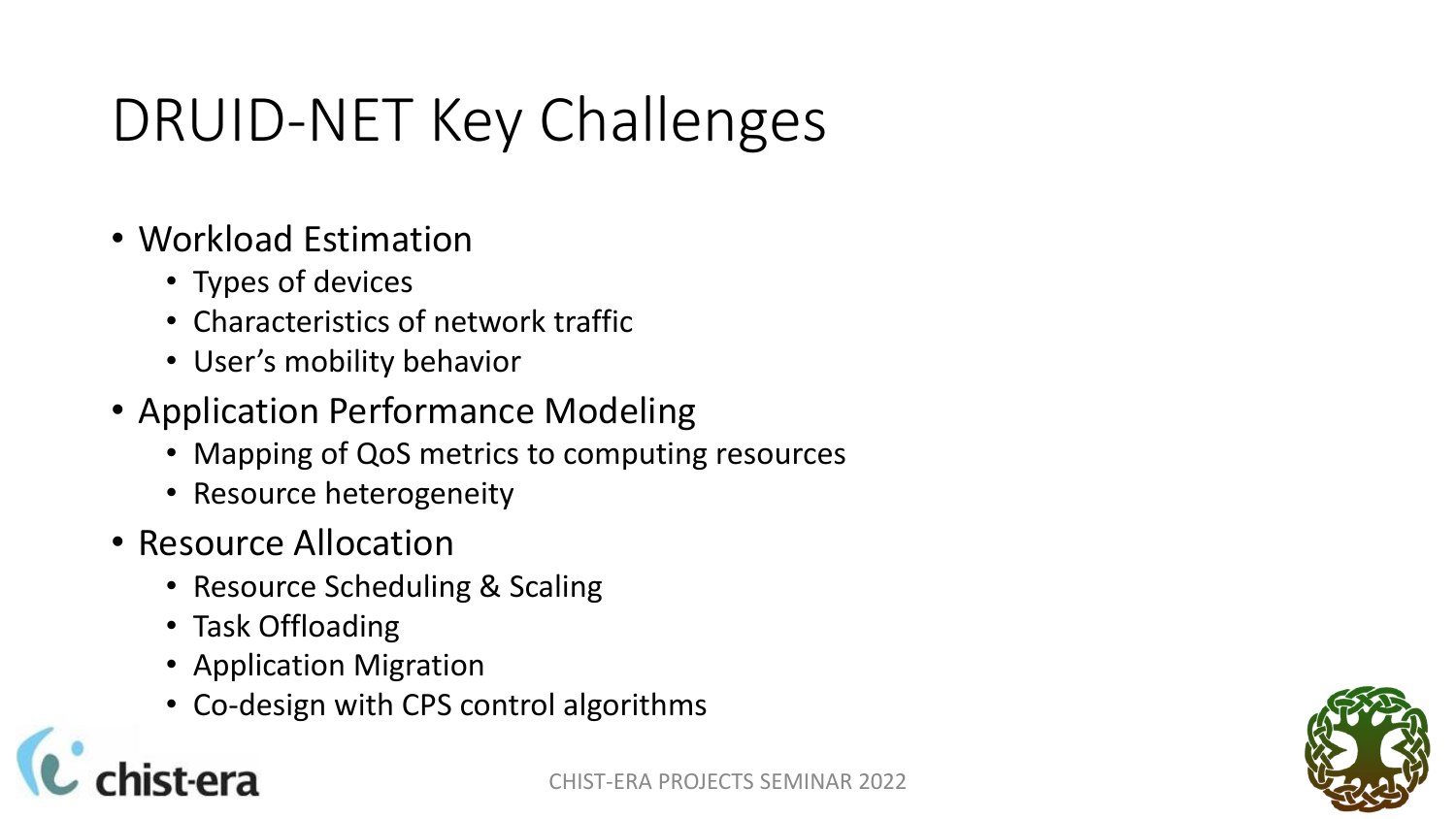### DRUID-NET Impact

#### **Theoretical Results**

- Accurate context-aware estimation for IoT applications
- Accurate MIMO application performance models
- Smart Allocation Strategies with guaranteed properties (Stability, Robustness)
- Novel Controllers for CPS

#### **Practical Results**

- Architecture Design
- Actual Implementation with well-known cloud and IoT orchestration platforms
- Open reproducible data sets.

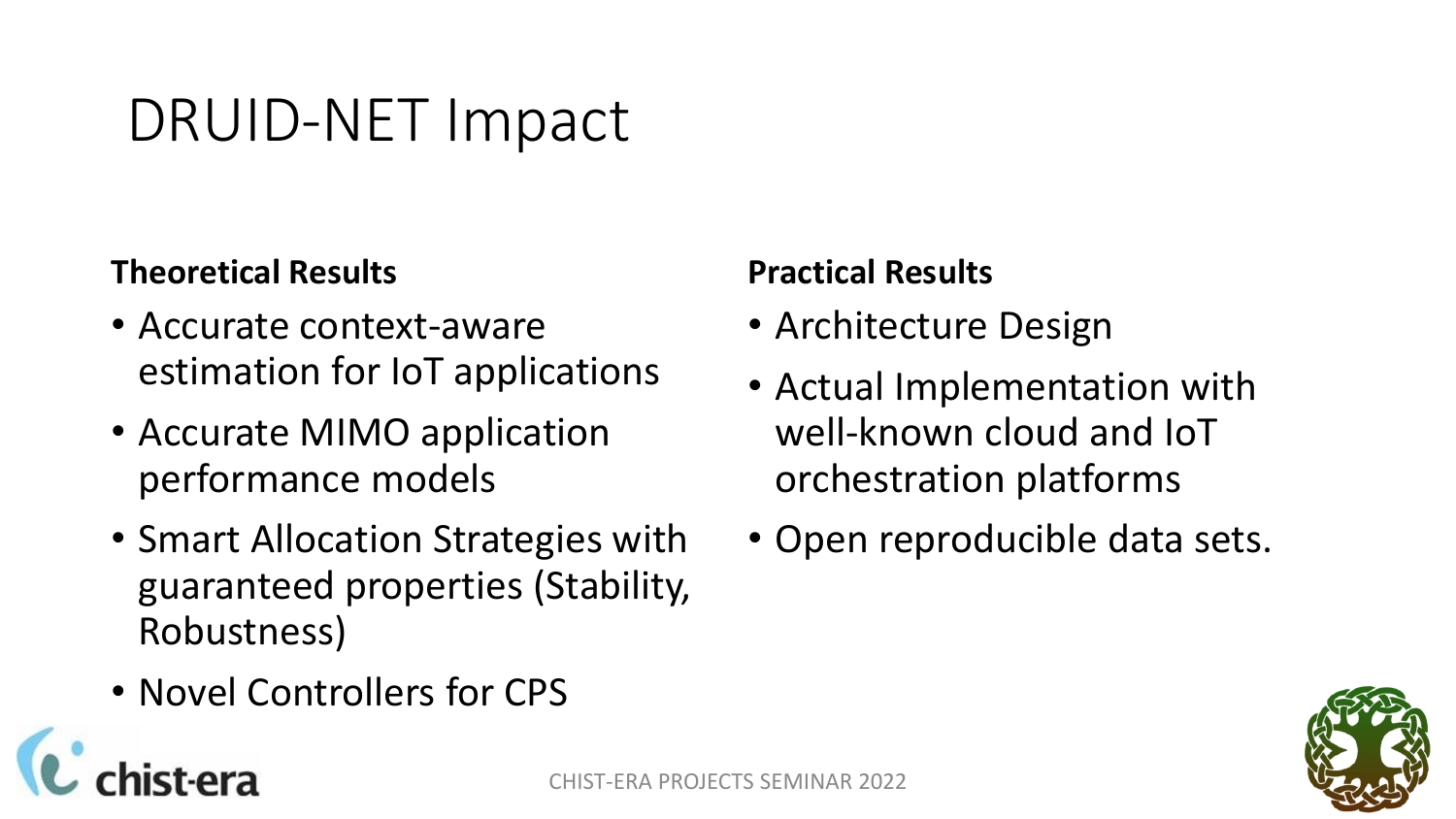### DRUID-NET Architecture

- Workload Estimator:
	- Accurate Classifier for device profiling.
	- Application Profiling
		- Creation of real data sets for 6 IoT applications in smart-building environment
		- 5 tested regression-based machine learning algorithms for predicting QoS metrics per application
	- Mobility profiling
		- ML- based mobility prediction
		- ARIMA-based request rate prediction
- Performance Modeling

ist-era

• ML-based application performance models



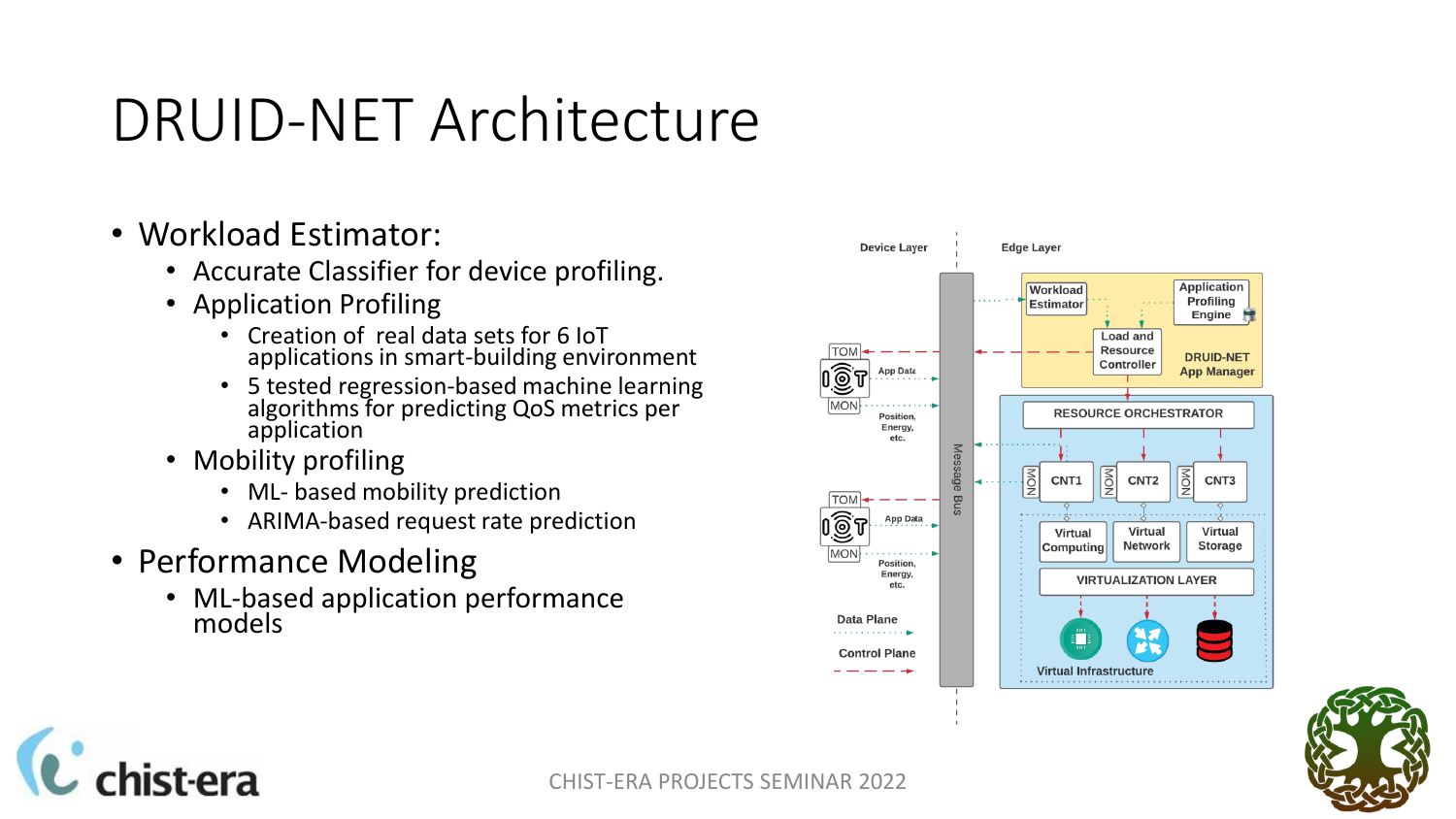#### DRUID-NET Architecture

- Resource Allocation
	- Design of an AIMD-based (additive increase multiplicative decrease) resource scheduling and scaling algorithm
	- Implementation with Kubernetes features
	- Task-offloading decision is incorporated with the control algorithms of CPS



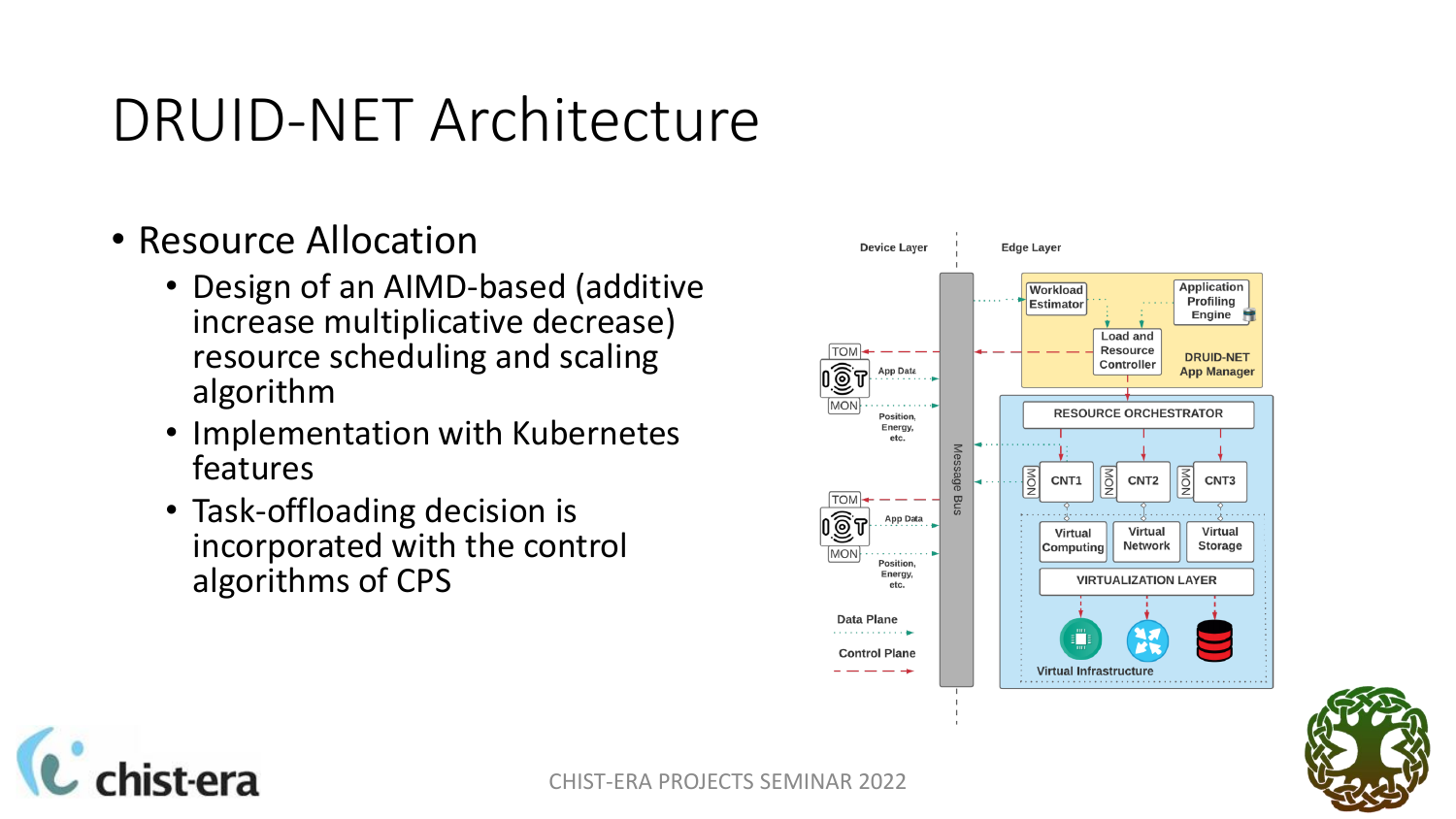#### Dissemination

#### **Journal Publications**

- 1. Hameed, A., Violos, J., & Leivadeas, A. (2022). A deep learning approach for IoT traffic multi-classification in a smart-city scenario. IEEE Access, 10, 21193-21210.
- 2. Avgeris, M., Spatharakis, D., Dechouniotis, D., Leivadeas, A., Karyotis, V., & Papavassiliou, S. (2022). ENERDGE: Distributed Energy-Aware Resource Allocation at the Edge. Sensors, 22(2), 660
- 3. Spatharakis, D., Avgeris, M., Athanasopoulos, N., Dechouniotis, D., & Papavassiliou, S. (2022). Resource-aware Estimation and Control for Edge Robotics: a Set-based Approach. IEEE Internet of Things Journal, Early Access
- 4. Saeik, F., Avgeris, M., Spatharakis et al. (2021). Task offloading in Edge and Cloud Computing: A survey on mathematical, artificial intelligence and control theory solutions. Computer Networks, 195, 108177.
- 5. Santi, N., & Mitton, N. (2021). A RESOURCE MANAGEMENT SURVEY FOR MISSION-CRITICAL AND TIME-CRITICAL APPLICATIONS IN MULTIACCESS EDGE COMPUTING. International Telecommunication Union journal (ITU Journal).
- 6. Dechouniotis D, Athanasopoulos N, Leivadeas A, Mitton N, Jungers RM, Papavassiliou S. Edge Computing Resource Allocation for Dynamic Networks: The DRUID-NET Vision and Perspective. Sensors. 2020 Jan;20(8):2191

#### **Conference Publications**

- 1. Hameed, A., Violos, J., Santi, N., Leivadeas, A., & Mitton, N. (2021, December). A Machine Learning<br>Regression approach for Throughput Estimation in an IoT Environment. In iThings-2021: The 14th IEEE<br>International Confe
- 2. Saeik, F., Violos, J., Leivadeas, A., Avgeris, M., Spatharakis, D., & Dechouniotis, D. (2021, September).<br>User Association and Behavioral Characterization during Task Offloading at the Edge. In 2021 IEEE<br>International M
- 3. Tsanakas, S., Hameed, A., Violos, J., & Leivadeas, A. (2021, November). An Innovative Neuro-Genetic<br>Algorithm and Geometric Loss Function for Mobility Prediction. In Proceedings of the 19th ACM<br>International Symposium o
- 4. Santi, N., Foubert, B., & Mitton, N. (2021, May). Comment générer des traces applicatives avec FIT IoT-<br>LAB pour la science ouverte. In CORES 2021–6ème Rencontres Francophones sur la Conception de<br>Protocoles, l'Évaluati
- 5. Santi, N., Grünblatt, R., Foubert, B., Hameed, A., Violos, J., Leivadeas, A., & Mitton, N. (2021,<br>November). Automated and reproducible application traces generation for IoT applications. In<br>Proceedings of the 17th ACM 17-24).
- 6. Vlahakis, E., Athanasopoulos, N., & McLoone, S. (2021). AIMD scheduling and resource allocation in distributed computing systems. *arXiv preprint arXiv:2109.02589*.
- 7. Ren, W., Calbert, J., & Jungers, R. (2021). Zonotope-based Controller Synthesis for LTL Specifications. arXiv preprint arXiv:2108.00704.
- 8. Debauche, V., Della Rossa, M., & Jungers, R. M. (2021). Template-Dependent Lifts for Path-Complete Stability Criteria and Application to Positive Switching Systems. IFAC-PapersOnLine, 54(5), 151-156.
- 9. A. Hameed and A. Leivadeas, "IoT Traffic Multi-Classification Using Network and Statistical Features in<br>a Smart Environment," 2020 IEEE 25th International Workshop on Computer Aided Modeling and<br>Design of Communication



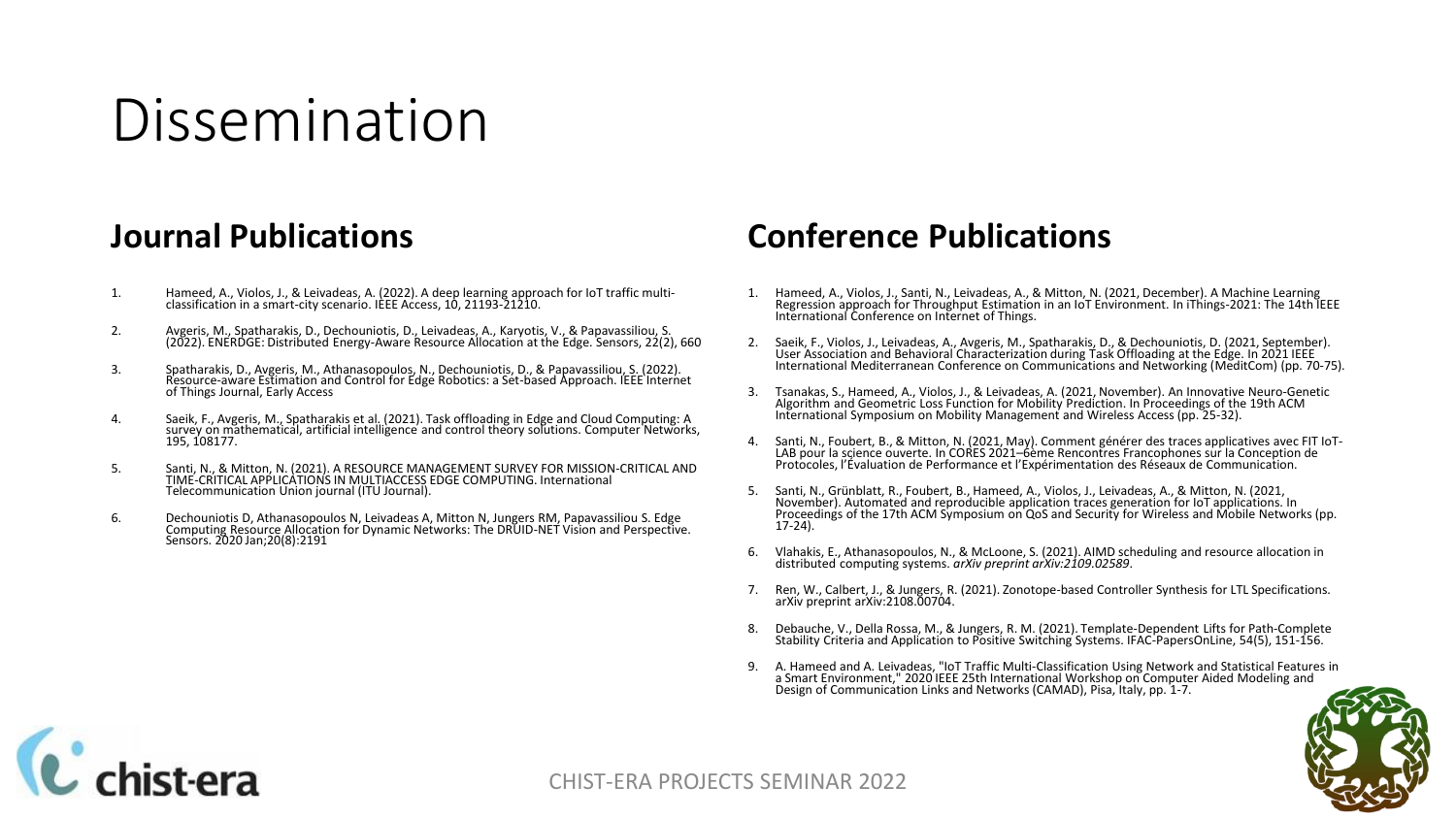### Dissemination

- Tutorials
	- ECC 2020 "Control co-design and resource allocation in edge computing and dynamic networks"
- Special Issues
	- Special Issue "Performance, Simulation and Modelling of Sensors Networks in the Context of IoT, Edge Computing, and AI", MDPI Sensors. 3 published articles. **DEADLINE: 20 MAY 2022**



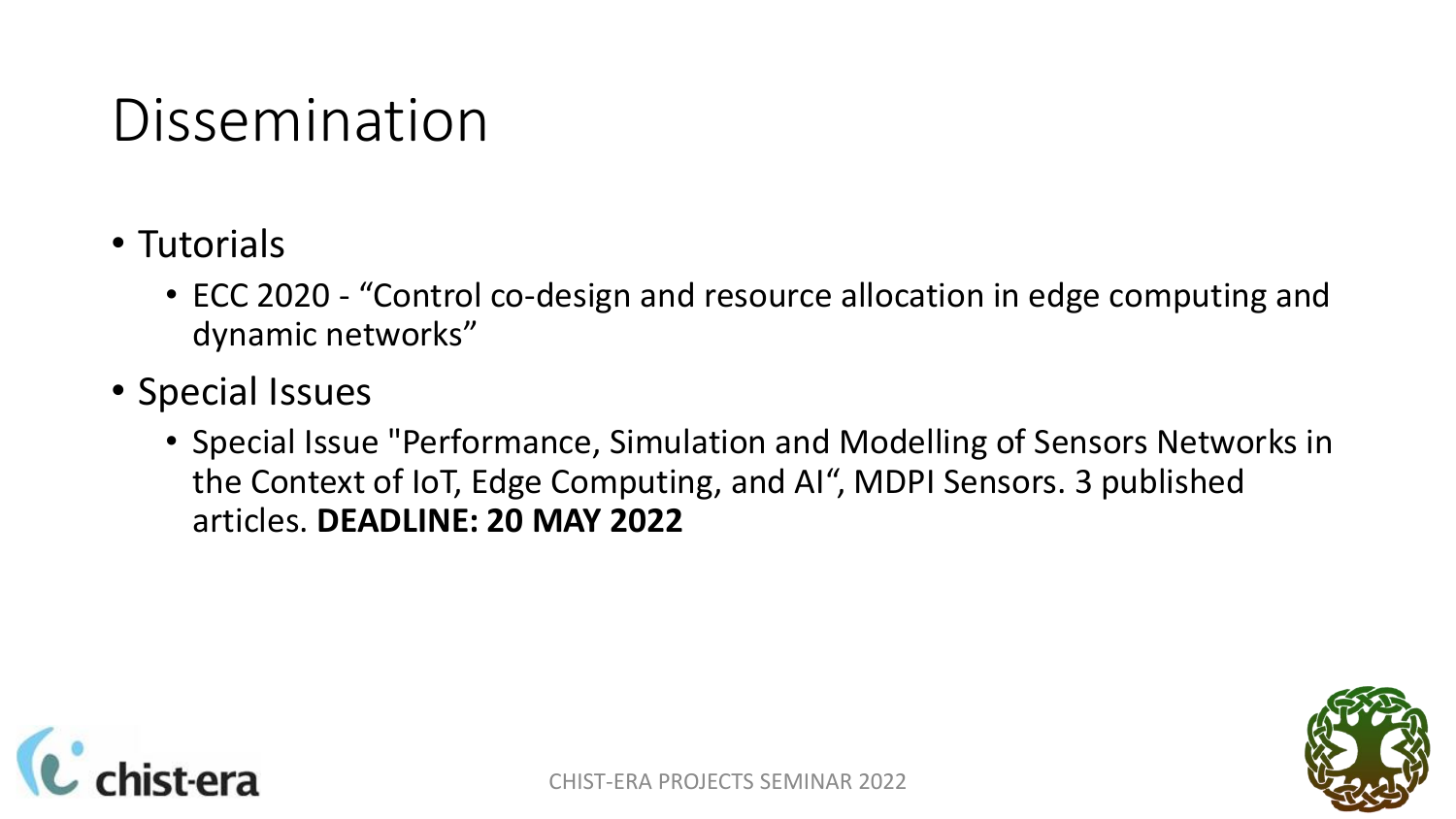## Sustainability/Exploitation

- Synergies with industrial partners
	- Cisco Systems (Canada)
	- Rakuten (Japan)
- Demonstration use-cases
	- Collaborative Robotics
	- Rapid Resource Deployment for Disaster Relief
	- Mobility-aware Edge Computing
- Open Datasets
	- IoT Applications (to be published soon!!!)
	- User Mobility (to be published soon!!!)



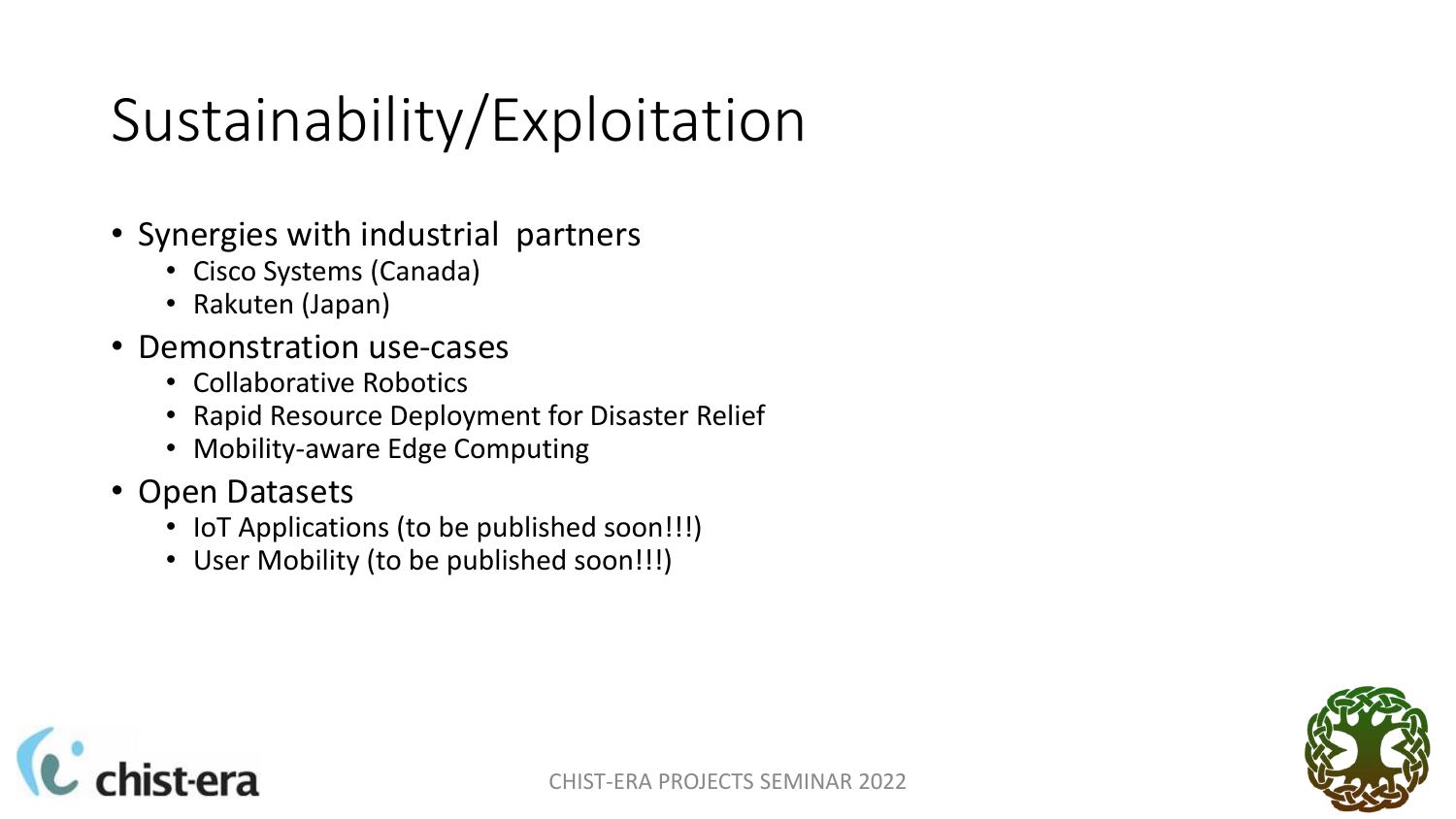## Stay tuned on DRUID-NET

Website: https://druidnet.netmode.ntua.gr/ Zenodo Community: https://zenodo.org/communities/chistera\_druid-net/?page=1&size=20